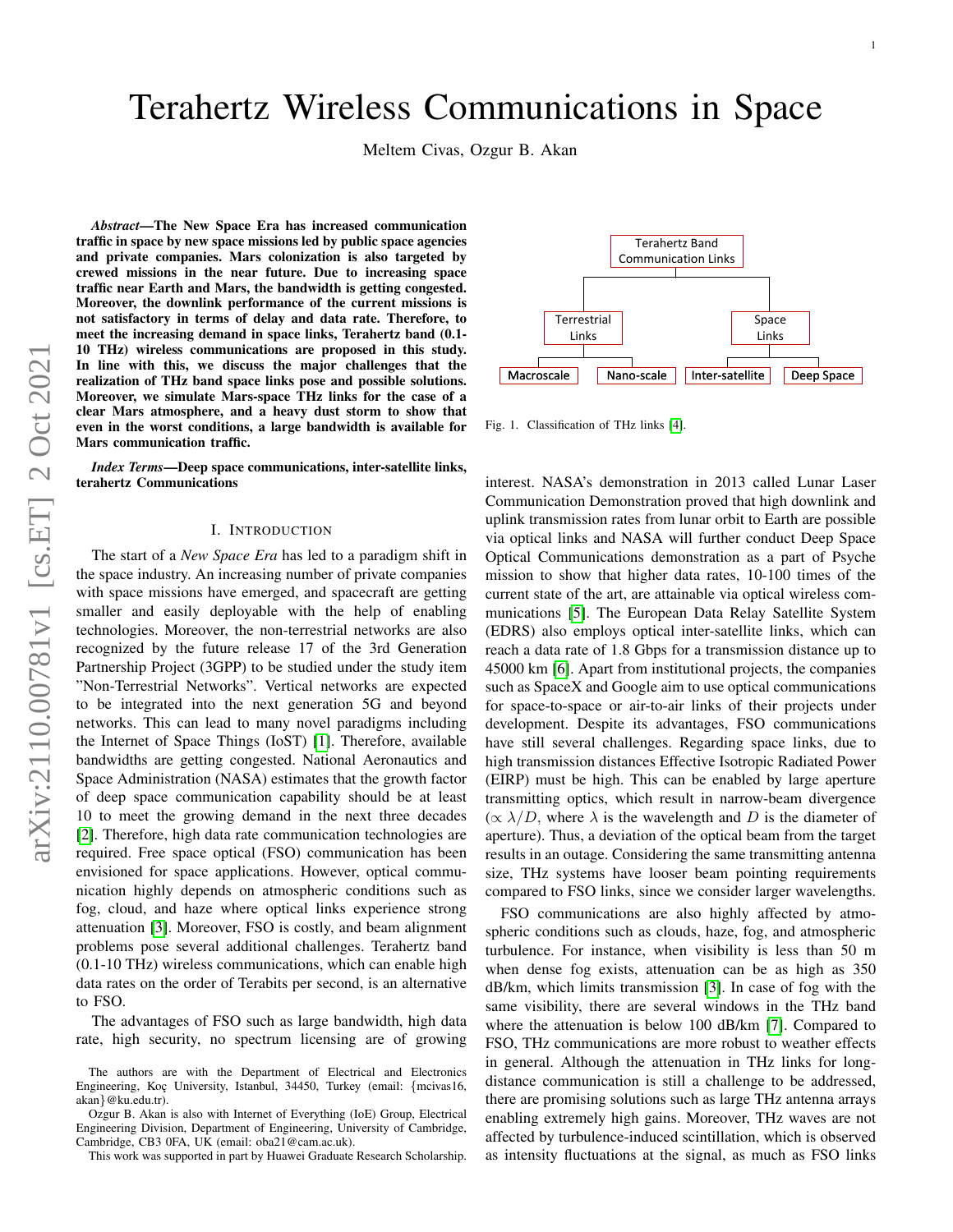

Fig. 2. Interplanetary communications: Black arrows (THz links), red arrows (FSO links).

[\[3\]](#page-5-2), [\[8\]](#page-5-7).

THz band communication links can be classified into two as terrestrial and non-terrestrial networks as shown in Fig. [1.](#page-0-0) Terrestrial networks comprise macroscale and nano-scale links. In this study, we consider non-terrestrial network components ground/space and space links consisting of intersatellite and deep space communication links. We aim to identify the challenges related to THz space links and discuss the possible solutions. The realization of THz space links poses several challenges. The spreading loss due to the expansion of propagating electromagnetic waves is increasing drastically with the frequency. This limits the communication distance to few meters on Earth due to immature THz source technology, which can enable transmit power on the order of milliwatts. Moreover, strong molecular absorption results in high atmospheric attenuation in Earth-to-space links; thus, limits the utilization of the high THz band. Artificial satellites occupy higher atmospheric layers of Earth or deep space where the air molecules are scarce or none. Therefore, THz intersatellite links do not experience significant atmospheric attenuation. Regarding another terrestrial planet Mars, atmospheric attenuation is expected to be low compared to Earth because water molecules, which are the primary source of atmospheric attenuation, are scarce in the Mars atmosphere. These create an opportunity of utilizing the high THz band, consequently providing high data rates. In line with this, later we simulate the transmittance of Mars's atmosphere in clear and dusty atmospheric conditions using an accurate radiative transfer tool called Planetary Spectrum Generator (PSG) to show the availability of a large bandwidth for Mars communication.

The rest of the paper is organized as follows. In Section [II,](#page-1-0) we describe the applications of THz space links. In Section [III,](#page-2-0) we discuss the challenges THz band communications encounter, and then in Section [IV,](#page-4-0) we simulate zenith transmittance of Mars atmosphere. In Section [V,](#page-5-8) conclusions are stated.

#### II. APPLICATIONS

<span id="page-1-0"></span>Utilizing THz space links can pave the way for novel applications, some of which are discussed as follows.

# *A. Earth observation*

Earth observation using artificial satellites began with the launch of Sputnik 1 by the former Soviet Union in 1957. Since then, many Earth observation satellites have been launched. Most of these satellites occupy Low Earth Orbits (LEO) and transmit a large amount of data to Earth daily. Recently, an increasing number of LEO satellites are being launched so that the bandwidth used is getting congested. To reduce the transmission delays and support the transmission of a large amount of sensing data to Earth, technologies supporting high data rates are required. FSO communications, providing connectivity within a few kilometers using laser beams, have been proposed as a viable solution [\[9\]](#page-5-9). For instance, EDRS employs FSO communications between LEO satellites collecting Earth observation data and GEO satellite relaying data to Earth. However, with the start of a New Space Era, satellites are getting miniaturized, and deploying many small satellites, e.g., CubeSats, is preferred [\[10\]](#page-5-10). The power and size requirements of FSO systems far exceed the limitations of cube/micro/nanosatellites. On the other hand, building THz transceivers with a large number of antenna arrays, i.e., phased Multiple-Input and Multiple-Output (MIMO) arrays, in a small footprint, is possible thanks to novel materials such as graphene [\[11\]](#page-5-11). Thus,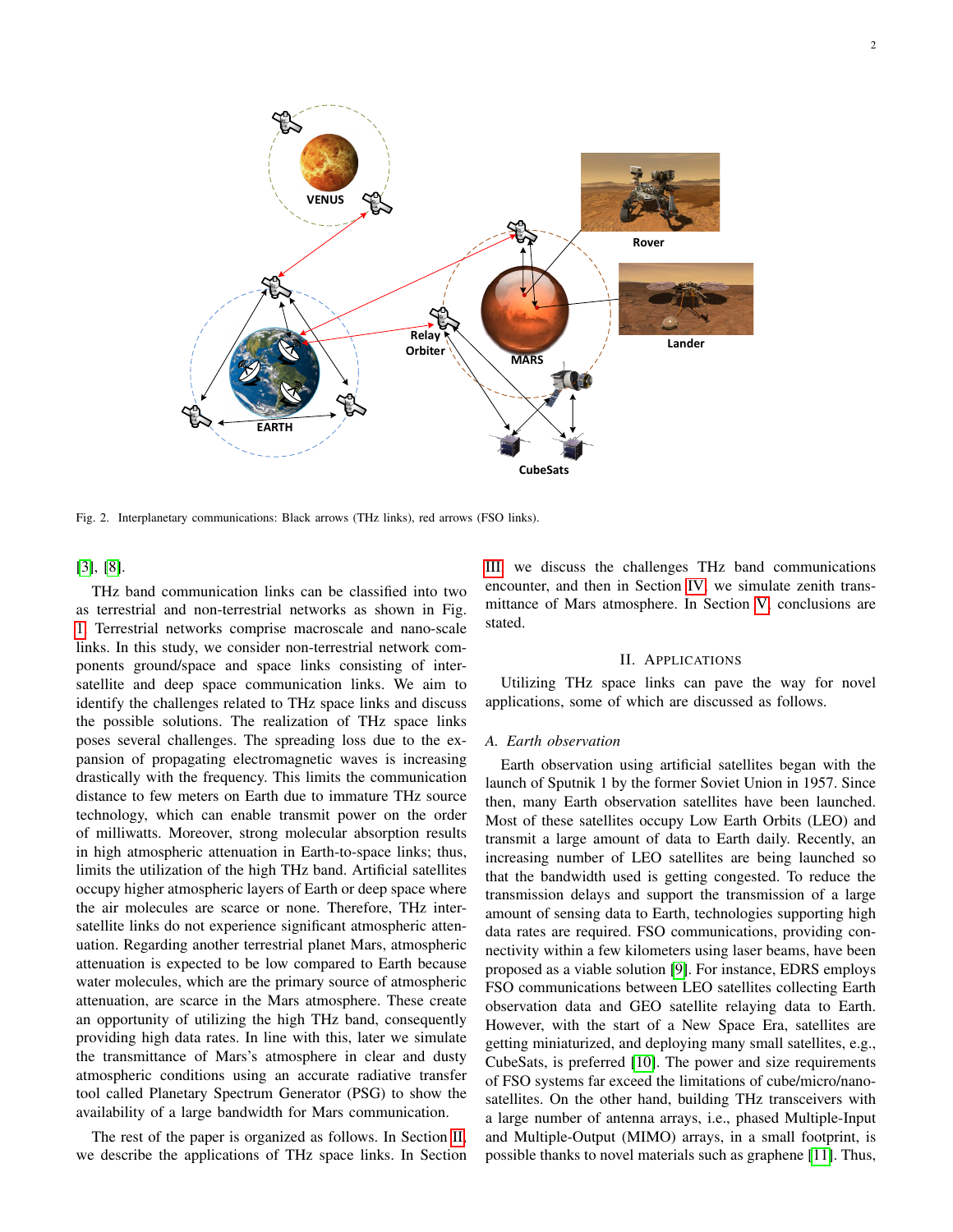for long-distance and high-data-rate near-Earth transmission, THz communications can be leveraged in the future. Large THz arrays are also advantages over FSO links in terms of beam-alignment, e.g., they can provide automatic alignment by their scanning ability [\[12\]](#page-5-12). However, there exist issues to realize such THz transceivers. The main impediments include the lack of practical THz signal sources and detectors, implementation and optimization of antenna arrays [\[12\]](#page-5-12).

## *B. Interplanetary communications by hybrid THz/FSO links*

Current state-of-the-art communication technologies used are not able to support high data rate interplanetary communications as a part of space information networks, which can result in numerous applications including space observation, Internet of Things (IoT), and maritime monitoring. To illustrate, Mars Reconnaissance Orbiter employs X-band (8-12 GHz) and Ka-band (26.5-40 GHz) to communicate with the NASA Deep Space Network, which comprises deep space communication facilities for commanding and tracking spacecraft. The data rate is between 0.5 and 4 megabits per second [\[13\]](#page-5-13). The services such as live video feeding, high-resolution scientific data streaming, virtual reality for controlling rovers and other machines, and real-time data transmission will require much higher data rates. Although latency is still an issue, these services can be enabled by hybrid THz/FSO links as a part of space information networks. In case of an outage due to beam pointing errors or strong atmospheric attenuation, THz links can be used as a backup [\[14\]](#page-5-14) since THz links are more robust to weather conditions and pointing errors.

THz communication capability can be integrated into FSO communication architecture to support high data rates and can lead to novel applications such as space exploration. For instance, Mars rovers communicate with Earth through relay orbiters since the availability of orbiters is much longer than that of rovers. A Mars rover can communicate with a relay orbiter through THz links and the relay orbiter relays messages using FSO links because THz communications are more robust compared to FSO in ground/space links. CubeSats are being used in interplanetary missions during mission-critical events, which are exemplified by Mars Cube One (MarCO). CubeSats can be equipped with THz transceivers in the future so that they can communicate with the landing spacecraft using low latency THz links and, to relay information to Earth using FSO links.

## III. CHALLENGES AND SOLUTIONS

<span id="page-2-0"></span>In this section, we discuss the several challenges THz space links encounter. These challenges include molecular absorption and spreading loss, interference to passive services. We also discuss the potential directions to address these challenges.

## *A. Molecular absorption loss*

Molecular absorption loss, which occurs when the part of wave energy is transformed into molecular energy due to the vibration of molecules, is one of the main impediments affecting Earth-space THz links. Water vapor molecules, which are scarce in the atmosphere of Mars, are the primary sources of molecular absorption on Earth in THz frequencies [\[15\]](#page-5-15). Inter-satellite THz links among Low Earth Orbits (LEO), Medium Earth Orbits (MEO), and Geosynchronous Orbit (GEO) satellites are not affected by molecular absorption loss because they operate at the altitudes where water vapor is almost none. To combat the high atmospheric attenuation on Earth, several approaches have been proposed. In the following section we give an overview of these approaches.

*1) Dry ground sites:* Atmospheric Precipitable Water Vapor (PWV) is the primary cause of strong atmospheric attenuation at THz frequencies. Considering ground-based telescopes of THz radio astronomy such as Atacama Large Millimeter/Submillimeter Array (ALMA) located at a high and dry plateau of Chile and Combined Array for Research in Millimeter-Wave Astronomy (CARMA) which was operating in the United States, Suen *et al.* identified the locations on Earth with lowest water vapor [\[15\]](#page-5-15). Dry sites for radio astronomy as well as satellite communications include Antarctica, Greenland, the Atacama Desert, and the Tibetan Plateau. Numerous dry sites that can provide acceptable performance have been identified in the United States and Europe as well. Suen *et al.* further investigated the performance of a THz ground to geostationary satellite links [\[16\]](#page-5-16). They have shown that utilizing radio astronomy platforms with large aperture antenna arrays, which are located at dry sites of Earth, for satellite communications 1 terabit/second link performance can be exceeded in clear atmosphere conditions [\[16\]](#page-5-16). In [\[17\]](#page-5-17), the authors show that 1 terabit/second is attainable in the low THz band for ground/satellite links utilizing massive antenna arrays and establishing the ground stations at Tanggula, Tibet, where PWV is very low.

*2) High and low altitude platforms:* To combat high atmospheric attenuation in ground/satellite THz links, placing transceivers on airborne platforms has been proposed in [\[16\]](#page-5-16), [\[18\]](#page-5-18). High and low altitude platforms such as aerostats, aircraft, and high altitude balloons can be employed for transceiver placement. These platforms need a lower aperture diameter compared to ground-based transceivers and can also offer performances comparable to ground-based platforms with large apertures since they operate at the altitudes where water vapor density is low [\[16\]](#page-5-16). In Fig. [3,](#page-3-0) Earth-space link transmittances for various altitude levels in a dry location of Chile, which are simulated in the Planetary Spectrum Generator (PSG) [\[19\]](#page-5-19), is depicted. According to this, numerous bands, which are not feasible to use at sea level, are available for use at high altitudes.

*3) Hybrid ground/satellite links:* Placing ground stations only at dry locations can limit the potential of THz communication. Akyildiz *et al.* propose ground-satellite links enabled by microwave (e.g., X band (8-12 GHz), Ku band (12-18 GHz, Ka-band (26.5-40 GHz)), and mm-Wave/THz bands for small satellites called CubeSats in [\[20\]](#page-6-0). If a ground/satellite link is not suitable for transmission at THz frequencies, mmWave and microwave bands can be utilized. The idea is based on sending a pilot signal to obtain the availability of the link according to some criteria (e.g., Line of Sight (LOS) and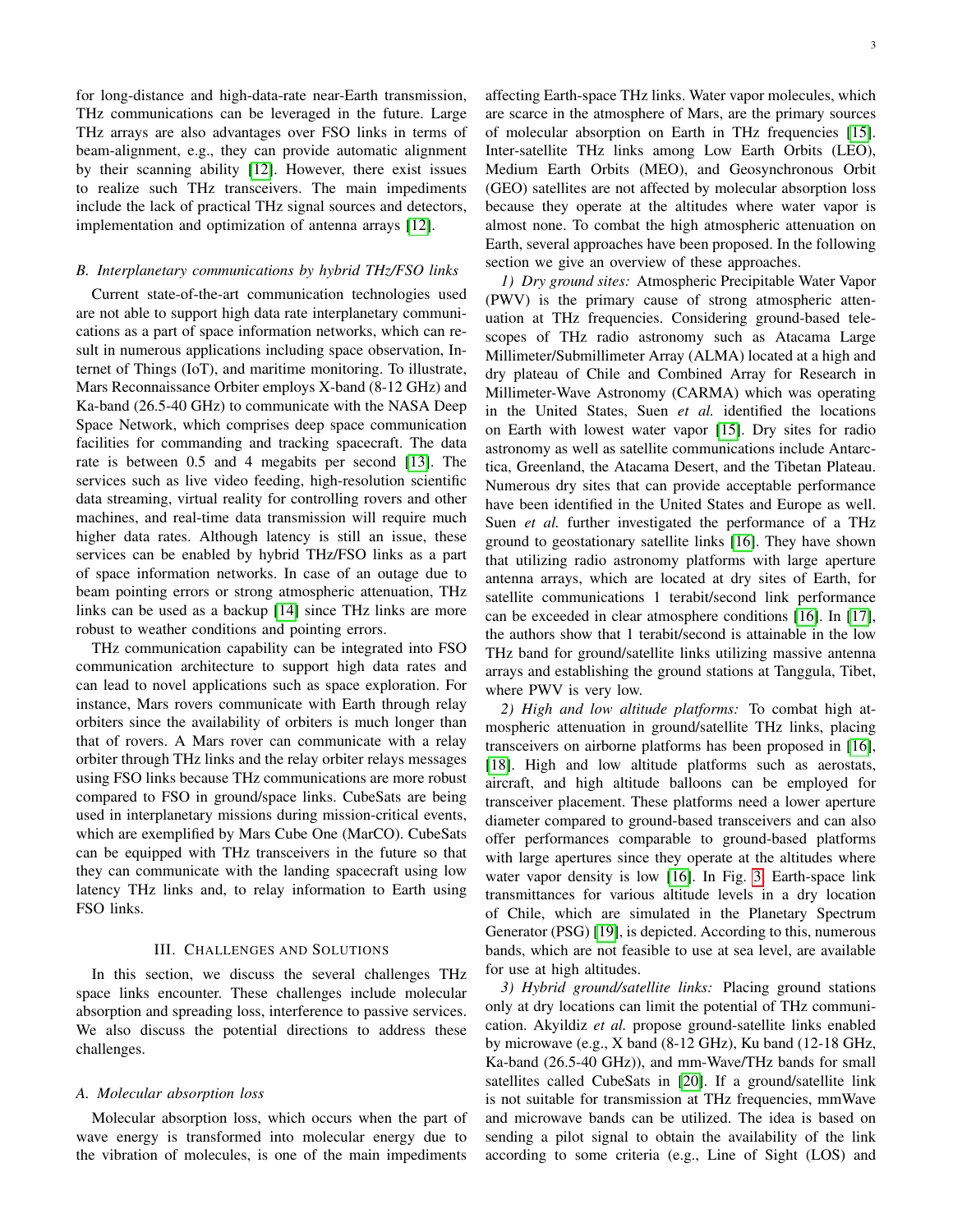

<span id="page-3-0"></span>Fig. 3. The transmittance of Earth-space links at several altitudes from one of the driest locations of the Earth, i.e., ALMA, denoting the fraction of EM radiation after experiencing molecular absorption. The zenith angle is 35◦.

weather conditions). The analysis in [\[20\]](#page-6-0) shows that even with a relatively high water vapor density, data rates on the order of tens of Gbps can be achieved.

# *B. Spreading loss*

As an Electromagnetic (EM) wave propagates through a medium it expands and this leads to a loss called spreading loss. Spreading loss is one of the significant challenges limiting communication to short distances at THz frequencies because free space path loss increases with the frequency in a quadratic relation according to Friis' law. Regarding space links, we consider the distances at least on the order of thousands of kilometers. On the other hand, transmit power in THz frequencies is on the order of milliwatts due to immature THz source technology, which is also called the THz gap. Thus, high gain antennas with high directivity are required for THz space links. Several approaches for combating the problem of high propagation loss have been proposed in the literature [\[21\]](#page-6-1). Some of these solutions apply to indoor and nano-scale communications such as intelligent surfaces controlling the behavior of an EM wave [\[22\]](#page-6-2) and graphene plasmonic nano-antennas [\[23\]](#page-6-3). In the following section, we discuss the potential solutions for THz space links.

*1) Radio astronomy optics:* Large aperture THz optics, which are exemplified by ALMA comprising 54 reflector antennas with 12 meter diameter and 12 smaller antennas with a 7 meter dish diameter, are already being used by radio astronomy. In line with this, one approach is employing large aperture THz ground stations and airborne stations with smaller apertures [\[16\]](#page-5-16). Large apertures can provide high gain; however, one drawback is that the construction cost increases with the diameter [\[18\]](#page-5-18).

*2) Reflect-arrays:* Reflect-array antennas are being used by the systems such as satellite communications, radars and deepspace communication links [\[24\]](#page-6-4). Traditional aperture antennas can provide high gain but they are not as electronically flexible as phased arrays. However, the implementation cost of phased arrays is high. Reflect-arrays offering high gain, low cost, ease of manufacturing as well as electronic flexibility are a compromise between aperture antennas and phased arrays. To illustrate, the MarCO spacecraft communicated with Earth at a distance of 160 million km on X-band via a high-gain reflectarray antenna with small volume [\[25\]](#page-6-5). Operating frequencies of reflect-array antennas are now shifting towards THz frequencies [\[26\]](#page-6-6). Thus, they offer the potential to be employed in THz space links. On the other hand, enabling technologies need to be studied because RF and MEMS technologies such as semiconductor diodes and MEMS lumped elements do not apply to the THz band due to loss and size constraints [\[27\]](#page-6-7).

*3) Ultra-massive MIMO:* The concept of Ultra-Massive Multiple Input Multiple Output (UM-MIMO) has been introduced in [\[28\]](#page-6-8) for combating the distance problem in THz communications. According to this concept, using novel materials such as graphene to build antennas with a number of antenna elements in a small footprint is possible. Utilizing both space and frequency, the coverage range can be increased. However, the realization of this concept poses several challenges [\[28\]](#page-6-8). The performance of UM-MIMO depends on the THz channel; thus, accurate THz channel models are required. Moreover, to control arrays, dynamic beam-forming algorithms are needed [\[20\]](#page-6-0). Moreover, the performance of THz MIMO links can also be affected by the frequency-dependent diffraction of THz waves, which arises from the divergence of THz beams from their modulation side-bands. This results in degraded bit-errorrate performance due to the detection of unwanted spectrum information. Thus, novel detection and demodulation methods are required in this direction [\[29\]](#page-6-9).

### *C. Spectrum sharing*

Spectrum beyond 275 GHz is not largely regulated in the Radio Regulations (RR). Footnote 5.565 of RR identifies numerous frequency bands in the range from 275 GHz to 1000 GHz that are used by passive services, namely Radio Astronomy Services (RAS), Earth Exploration Satellite Services (EESS), and Space Research Service, and states that the activity of these services must be protected from harmful interference of active services until the frequency allocation is established [\[30\]](#page-6-10). Active and passive services will coexist on the spectrum. Current spectrum sharing studies, which aim to identify the bands where the coexistence of active and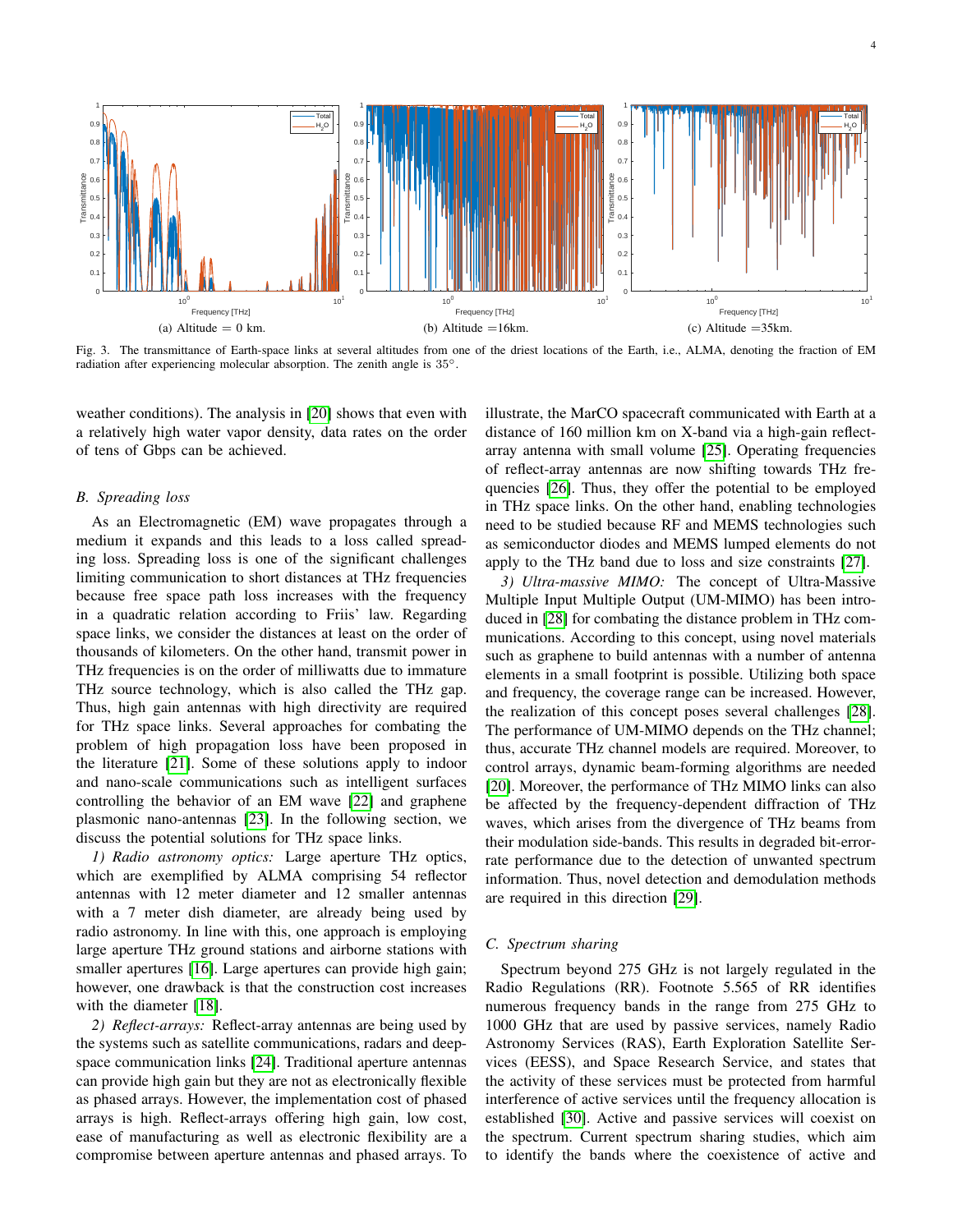

<span id="page-4-2"></span>Fig. 4. Zenith transmittance of clear Mars atmosphere for various altitudes.



<span id="page-4-1"></span>Fig. 5. Pressure vs temperature.

passive services is possible, mainly focus on the interference to EESS [\[31\]](#page-6-11) because RAS telescopes are located in high dry mountains. However, coexistence studies should cover both RAS and EESS because both can be affected by THz ground/satellite and inter-satellite links.

## IV. TERAHERTZ MARS-SPACE LINKS

<span id="page-4-0"></span>Preparing Mars for human exploration is one of the targets of current missions on Mars. Thus, communication among human explorers, remote-controlled vehicles, space instruments, or any other space entities will be an essential part of Mars missions soon. Water vapor molecules and oxygen are scarce in the Mars atmosphere. Thus, the effect of molecular absorption is less compared to Earth. However, Mars's atmosphere can pose other challenges due to scattering aerosols such as seasonal dust storms, limiting reliable communication.

## *A. The Planetary Spectrum Generator*

The PSG is an online radiative-transfer suite, which can generate planetary spectra of planets and other planetary objects [\[19\]](#page-5-19). PSG uses several radiative transfers and scattering

TABLE I VERTICAL PROFILE OF MARS ATMOSPHERE

| Gas             | <b>Symbol</b>   | <b>Composition</b> |
|-----------------|-----------------|--------------------|
| Carbon Dioxide  | CO <sub>2</sub> | 95.717%            |
| Nitrogen        | $N_2$           | 1.991%             |
| Oxveen          | O <sub>2</sub>  | 0.152%             |
| Carbon Monoxide | CO              | 818.452 ppm        |
| Water Vapor     | $H_2O$          | 194.232 ppm        |
| Ozone           | O3              | 4.750 ppb          |
| Column          |                 | 1.947e+27 m-2      |
| Col mass        |                 | $1.408e + 2 kg/m2$ |

models, and databases including spectroscopic (e.g., highresolution transmission database (HITRAN)) and climatological databases (e.g., Mars Climate Database (MCD)). We use the module of PSG extracting atmospheric profile MCD. The model of the Mars atmosphere comprises 49 layers up to 257.90 km. PSG further extracts information of pressure and temperature, and profiles of atmospheric gases, scattering particle sizes from MCD [\[19\]](#page-5-19). The pressure and temperature profile used is shown in Fig. [5.](#page-4-1) The surface temperature is 279.48 K and the surface pressure is 5.1666 mbar. Regarding the geometry, we have used the looking-up mode, in which the zenith path is considered while integrating radiative transfer. We consider the location with the longitude of 175.5 and the latitude of -14.8 (Mars Exploration Rover A landing site). The zenith angle is 25.045 and the azimuth angle is 297.909 in the simulations. Mars date considered is 2018/05/07.

#### *B. Zenith transmittance*

For a clear Mars atmosphere, the zenith transmittance of a Mars-space link is shown in Fig. [4.](#page-4-2) When the altitude is 0 km, it can be observed that in the  $0.3 - 10$  THz band, transmittance values are greater than 0.9. There are numerous sharp decreases in the band  $(1 - 10$  THz). At the altitude of 30 km, the whole band is available except for sharp decreases in the transmittance, since molecular absorption is not so effective at high altitudes due to the very low abundance of molecules.

Dust storms are an important phenomenon of Mars. They can be classified as local ( $\langle 2000 \text{km}^2$ ), regional ( $> 2000 \text{km}^2$ ) and planet-encircling [\[32\]](#page-6-12). Global dust storms occur in the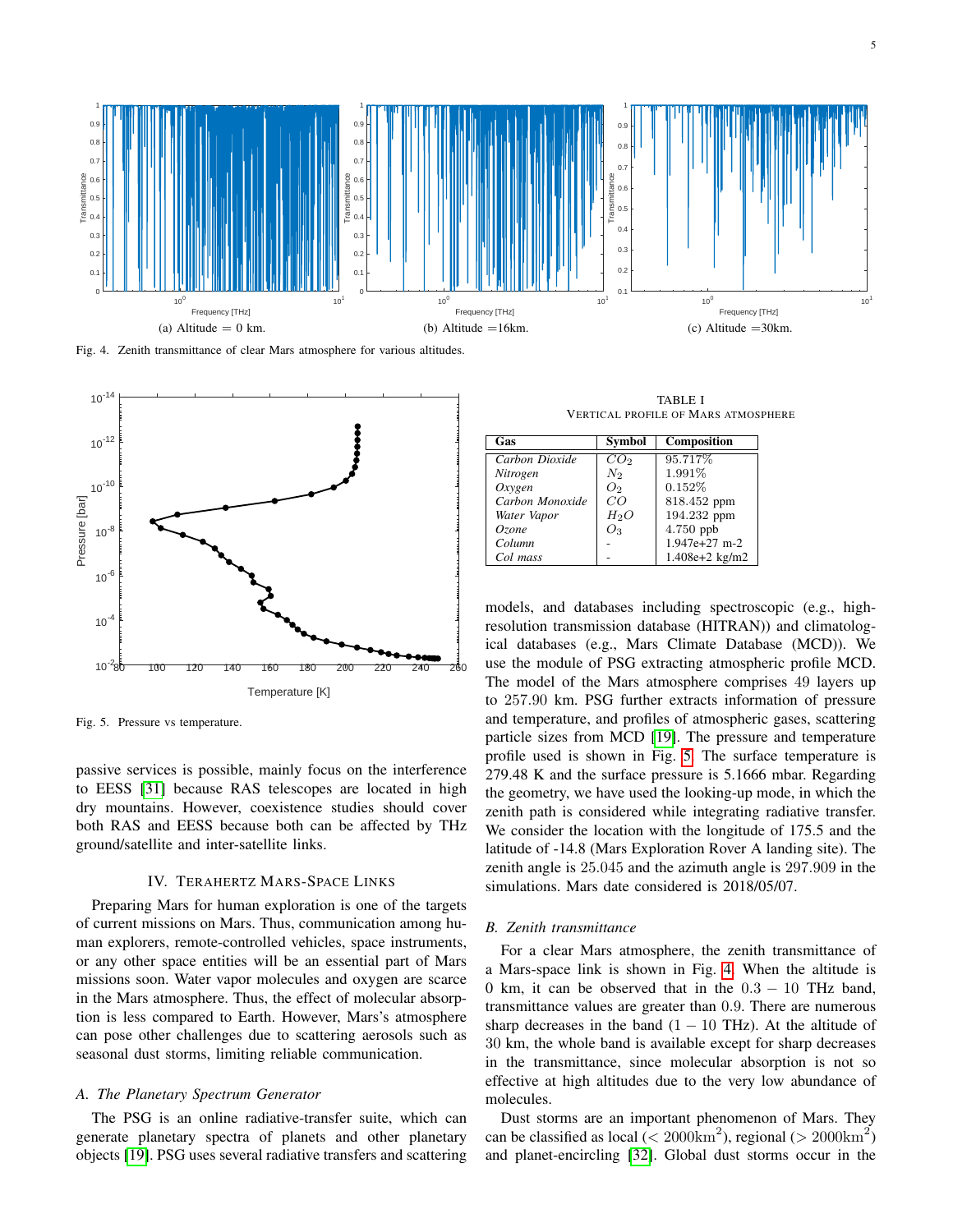

<span id="page-5-20"></span>Fig. 6. Zenith transmittance of Mars atmosphere during a local dust storm for various altitudes ( $r_{eff} = 1.5 \mu m$ ).

southern spring and summer seasons of Mars. Dust devils are common phenomena seen both on Earth and Mars. They inject a high amount of dust into the atmosphere. During Mars southern spring and summer 0.9 to  $2.9 \times 10^{11}$  kg/km<sup>2</sup> dust devil flux is estimated in [\[33\]](#page-6-13). The amount of dust injected into the atmosphere in local and regional dust storms is also reported comparable to dust devils. Accordingly, in a local storm the abundance of dust in the atmosphere can be calculated as  $0.145 \times 10^6$ kg/m<sup>2</sup> (for 2000km<sup>2</sup> area) for the worst case. Mean or effective radius  $r_{eff}$  is another important parameter to examine the effect of dust on the scattering. We assume the abundance of dust is  $0.145 \times 10^6$ kg/m<sup>2</sup> in every 49 layers of the atmosphere. According to observation of Mars atmosphere,  $r_{eff}$  varies between 1.5 $\mu$ m and 1.6 $\mu$ m [\[34\]](#page-6-14). Thus, we consider the effect of a local dust storm on THzband transmission in a Mars-space link at various altitudes for  $r_{eff} = 1.6 \mu m$ . The results in Fig. [6](#page-5-20) show that even in a heavy dust storm, transmittance values are close to 0.9 in the low THz band when the altitude is 0, which is the worst case. When the altitude is increased, transmittance values are higher than 0.9 up to 1 THz.

## V. CONCLUSION

<span id="page-5-8"></span>THz space links can pave the way for services including live video feeding, high-resolution imagery, and virtual reality from space. Apart from its inherent challenges such as molecular absorption loss, THz band communications pose other challenges due to developing THz source and antenna technologies. Therefore, in this study, we discuss the major challenges of THz space links, namely molecular absorption loss, spreading loss, and interference from RAS and EESS. The possible solutions for ground/space links are locating ground stations to high and dry locations, and multiband antennas. Regarding spreading loss, large aperture antennas can be used for ground stations benefiting from radio astronomy optics. Reflect-arrays and UM-MIMO are other solutions.

#### **REFERENCES**

<span id="page-5-0"></span>[1] I. F. Akyildiz and A. Kak, "The internet of space things/cubesats," *IEEE Network*, vol. 33, no. 5, pp. 212–218, 2019.

- <span id="page-5-1"></span>[2] NASA. Deep space communications. [Online]. Available: [https://scienceandtechnology.jpl.nasa.gov/research/research-topics-list/](https://scienceandtechnology.jpl.nasa.gov/research/research-topics-list/communications-computing-software/deep-space-communications) [communications-computing-software/deep-space-communications](https://scienceandtechnology.jpl.nasa.gov/research/research-topics-list/communications-computing-software/deep-space-communications)
- <span id="page-5-2"></span>[3] H. Kaushal and G. Kaddoum, "Optical communication in space: challenges and mitigation techniques," *IEEE communications surveys & tutorials*, vol. 19, no. 1, pp. 57–96, 2016.
- <span id="page-5-3"></span>[4] M. Civas, T. Yilmaz, and O. B. Akan, "Terahertz band intersatellite communication links," in *Next Generation Wireless Terahertz Communication Networks*. CRC Press, pp. 337–354.
- <span id="page-5-4"></span>[5] NASA. Deep space optical communications (dsoc). [Online]. Available: [https://www.nasa.gov/mission](https://www.nasa.gov/mission_pages/tdm/dsoc) pages/tdm/dsoc
- <span id="page-5-5"></span>[6] ESA. European data relay satellite system (edrs) overview. [Online]. Available:<https://artes.esa.int/edrs/overview>
- <span id="page-5-6"></span>[7] T. Schneider, A. Wiatrek, S. Preußler, M. Grigat, and R.-P. Braun, "Link budget analysis for terahertz fixed wireless links," *IEEE Transactions on Terahertz Science and Technology*, vol. 2, no. 2, pp. 250–256, 2012.
- <span id="page-5-7"></span>[8] C. Han, Y. Wu, Z. Chen, and X. Wang, "Terahertz communications (teracom): Challenges and impact on 6g wireless systems," *arXiv preprint arXiv:1912.06040*, 2019.
- <span id="page-5-9"></span>[9] V. Venugopal, "The light way to go 6g," *Photonics Focus*, vol. 2, no. 1, pp. 30–33, 2021.
- <span id="page-5-10"></span>[10]  $\hat{O}$ . Kodheli, E. Lagunas, N. Maturo, S. K. Sharma, B. Shankar, J. Montoya, J. Duncan, D. Spano, S. Chatzinotas, S. Kisseleff *et al.*, "Satellite communications in the new space era: A survey and future challenges," *arXiv preprint arXiv:2002.08811*, 2020.
- <span id="page-5-11"></span>[11] M. Civas, O. Cetinkaya, M. Kuscu, and O. B. Akan, "Universal transceivers: Opportunities and future directions for the internet of everything (ioe)," *arXiv preprint arXiv:2107.01028*, 2021.
- <span id="page-5-12"></span>[12] K. Sengupta, T. Nagatsuma, and D. M. Mittleman, "Terahertz integrated electronic and hybrid electronic–photonic systems," *Nature Electronics*, vol. 1, no. 12, pp. 622–635, 2018.
- <span id="page-5-13"></span>[13] NASA. Communications with earth. [Online]. Available: [https:](https://mars.nasa.gov/mro/mission/communications/) [//mars.nasa.gov/mro/mission/communications/](https://mars.nasa.gov/mro/mission/communications/)
- <span id="page-5-14"></span>[14] M. A. Khalighi and M. Uysal, "Survey on free space optical communication: A communication theory perspective," *IEEE communications surveys & tutorials*, vol. 16, no. 4, pp. 2231–2258, 2014.
- <span id="page-5-15"></span>[15] J. Y. Suen, M. T. Fang, and P. M. Lubin, "Global distribution of water vapor and cloud cover sites for high-performance thz applications," *IEEE Transactions on Terahertz Science and Technology*, vol. 4, no. 1, pp. 86– 100, 2014.
- <span id="page-5-16"></span>[16] J. Y. Suen, M. T. Fang, S. P. Denny, and P. M. Lubin, "Modeling of terabit geostationary terahertz satellite links from globally dry locations," *IEEE Transactions on Terahertz Science and Technology*, vol. 5, no. 2, pp. 299–313, 2015.
- <span id="page-5-17"></span>[17] R. Zhen and C. Han, "Link budget analysis for massive-antennaarray-enabled terahertz satellite communications," *Journal of Shanghai Jiaotong University (Science)*, vol. 23, no. 1, pp. 20–27, 2018.
- <span id="page-5-18"></span>[18] J. Y. Suen, "Terabit-per-second satellite links: a path toward ubiquitous terahertz communication," *Journal of Infrared, Millimeter, and Terahertz Waves*, vol. 37, no. 7, pp. 615–639, 2016.
- <span id="page-5-19"></span>[19] G. L. Villanueva, M. D. Smith, S. Protopapa, S. Faggi, and A. M. Mandell, "Planetary spectrum generator: An accurate online radiative transfer suite for atmospheres, comets, small bodies and exoplanets," *Journal of Quantitative Spectroscopy and Radiative Transfer*, vol. 217, pp. 86–104, 2018.